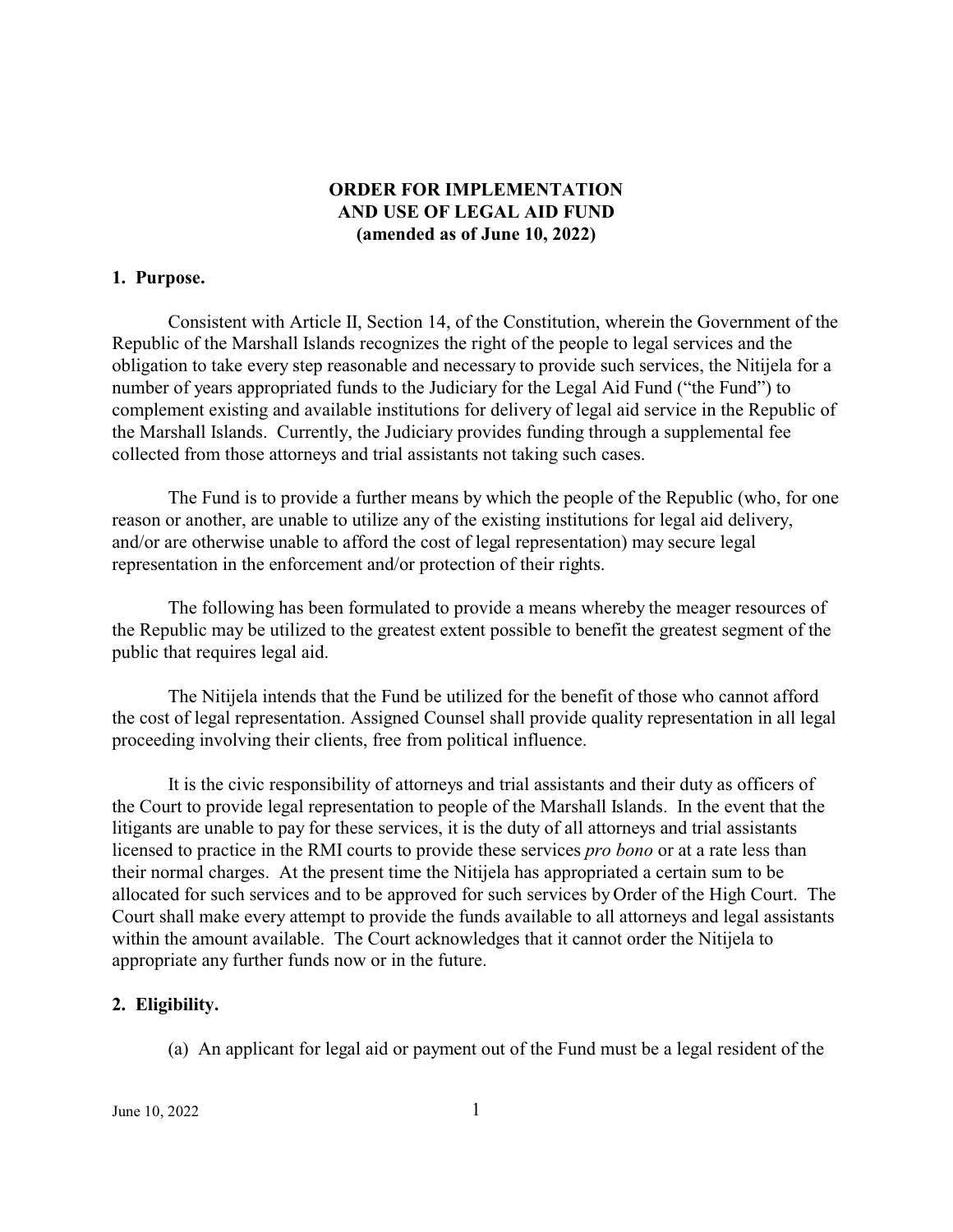Republic of the Marshall Islands, and the claim or defense must directly impact the applicant. Any pleadings and other papers filed by the applicant must be filed in a case before the High Court or the Supreme Court.

(b) If the applicant represents a group or an organization, or if the applicant is a corporation, partnership, or any other form of business association, then all members of the group or organization, and all the members or beneficial owners of such corporation, partnership or other form of business association, as the case may be, must be legal residents of the Republic.

### **3. Procedure.**

An application for legal aid or payment out of the Fund for the purposes of legal representation in respect to a particular case or litigation, must be in writing and addressed to the High Court, Majuro, through the Chief Clerk of the Courts, setting forth:

(a) The full name, age, occupation, gross annual income, local address, nationality or citizenship, and residency status of the applicant;

(b) A brief but clear statement of the nature of the case or litigation in respect of which legal aid or payment out of the Fund is being claimed or sought;

(c) A statement of the reason why the applicant did not or could not seek assistance from, or avail himself or herself of, the services of either the Office of the Public Defender or the Micronesian Legal Services Corporation, from whom the High Court may require written confirmation as to why the office cannot accept the applicant as a client; and

(d) Any other information that the applicant considers relevant.

(e) The application is to be on the form distributed by the Chief Clerk of the Courts.

(f) The Court shall consider the following criteria in determining eligibility for utilization of the Fund;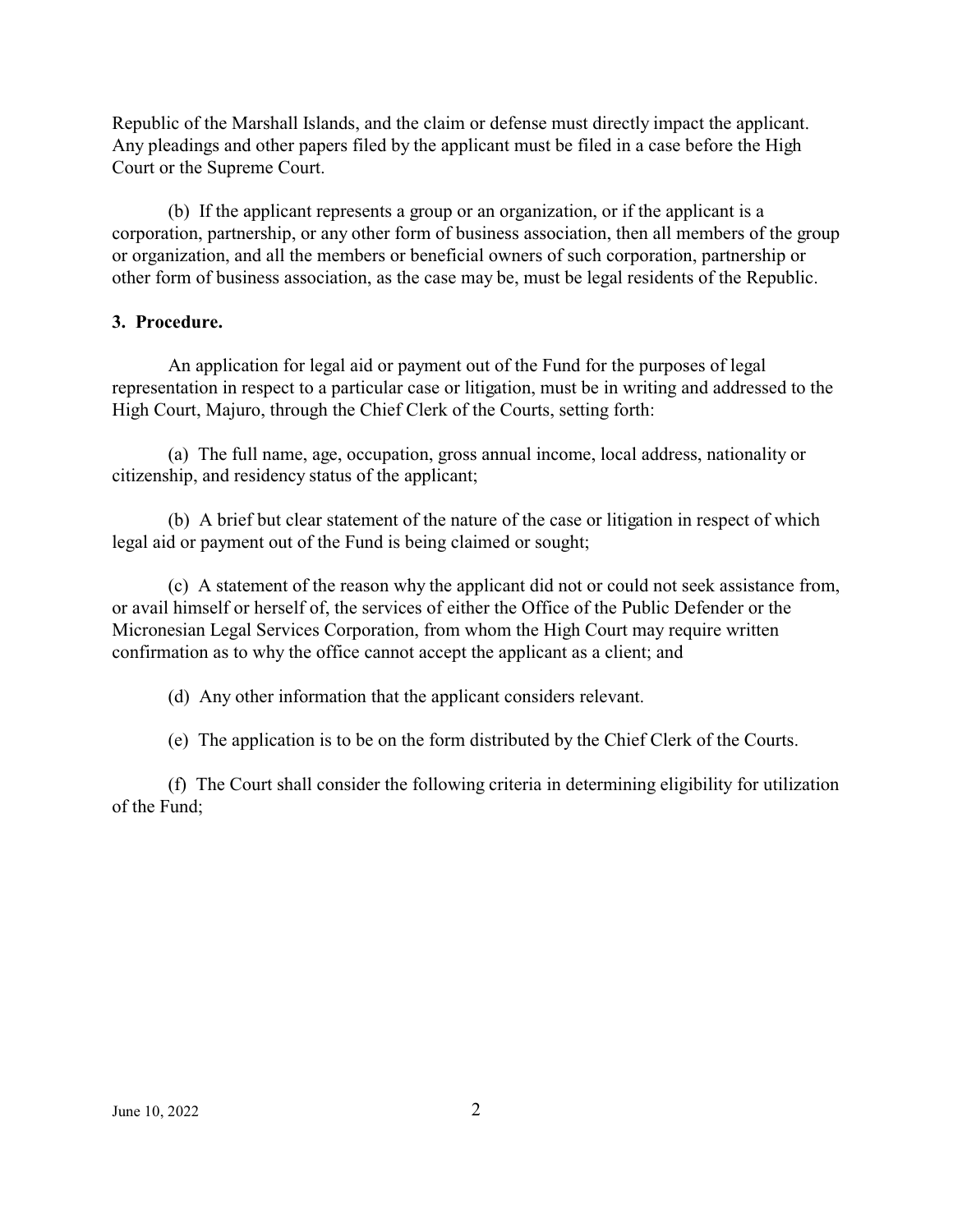| Persons in family/household                                                                  | Gross annual family/household<br>income |
|----------------------------------------------------------------------------------------------|-----------------------------------------|
| 1                                                                                            | \$8,828                                 |
| 2                                                                                            | 11,948                                  |
| 3                                                                                            | 15,068                                  |
| 4                                                                                            | 18,188                                  |
| 5                                                                                            | 21,308                                  |
| 6                                                                                            | 24,428                                  |
| 7                                                                                            | 27,548                                  |
| 8                                                                                            | 30,668                                  |
| For families/households with more than 8 persons, add \$3,900<br>for each additional person. |                                         |

(2) If the case is likely to result in a money recovery then the counsel is encouraged to enter into a contingent fee arrangement with the client. If at the outset counsel agrees to look for payment from the Fund, then counsel is limited to charging the client at the hourly rate set forth herein with the same maximum set forth herein.

(g) The Chief Clerk of the Courts shall review the application and make a recommendation to the Chief Justice of the High Court, either approving or denying the request for counsel, with his or her recommendation.

## **4. Duty/function of Judge in relation to application for legal aid.**

(a) As soon as practicable after receipt by the Chief Justice of the High Court of an application such as is referred to in paragraph 3, the Chief Justice shall set a date for hearing in relation to that application, if the Chief Justice deems a hearing necessary.

(b) During such hearing, the applicant may, by himself or herself or through counsel, advance or proffer any argument in support of the application for legal aid.

(c) The Chief Justice shall, after said hearing or without one, make a determination as to whether or not the applicant's claim has a reasonable chance of success on the merits and the applicant otherwise deserves legal aid or a payment out of the Fund for the purpose of legal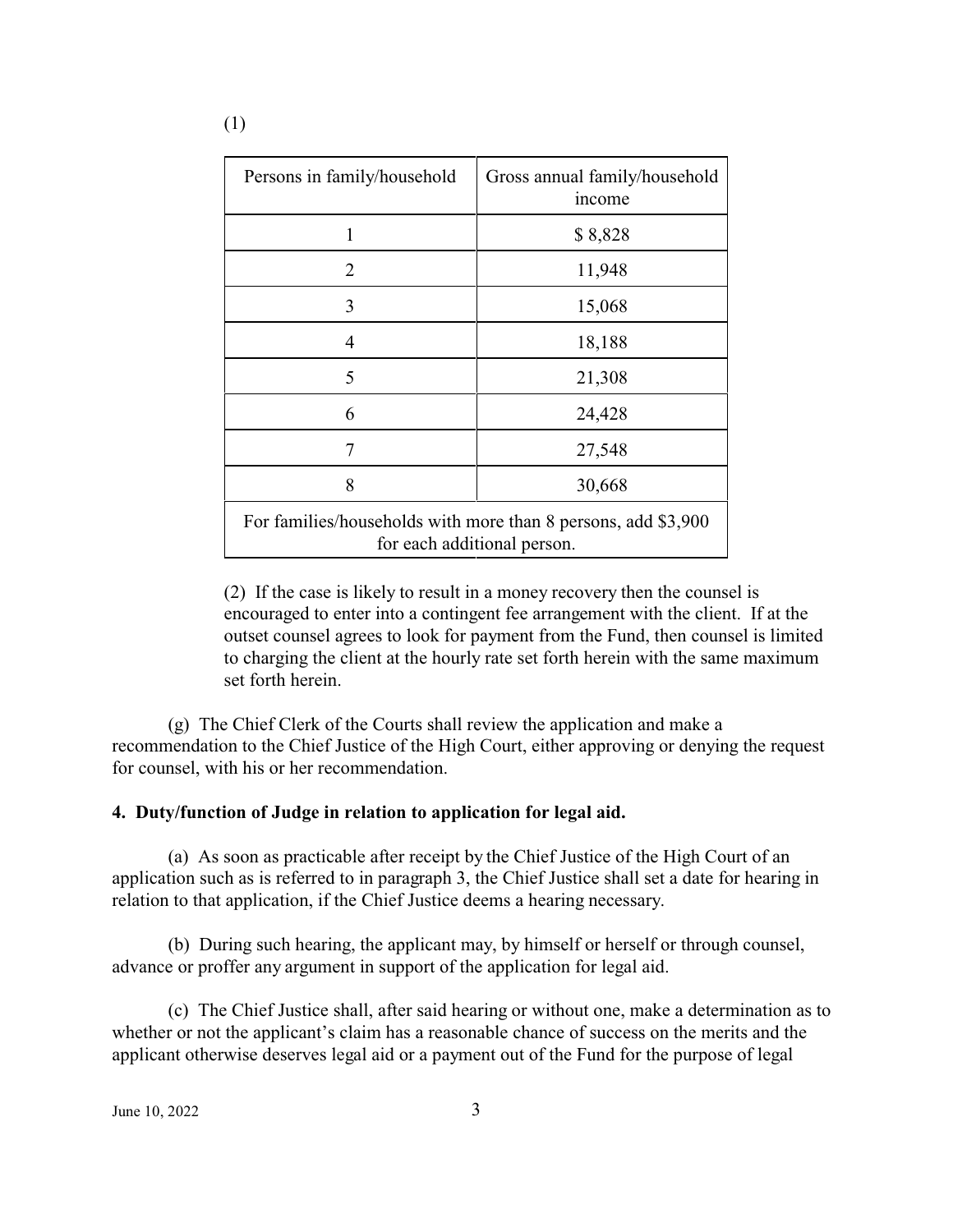representation in respect of the particular case or litigation. The applicant's claim does not have a reasonable chance of success on the merits when on its face the claim barred by the statute of limitations, *res judicata*, collateral estoppel, waiver, or other defenses.

(d) In arriving at a determination whether or not to grant an application for legal aid in respect of a particular case or litigation, the Chief Justice shall take into account the purpose and rationale for use of the Fund as outlined in paragraph 1 above, the items or particulars of information furnished by applicant pursuant to paragraph 3 above, and any other factor which, in the opinion of the Chief Justice ought, in the public interest, to be taken into account. However, the Chief Justice shall not be obligated to grant an application where the applicant's claim does not have a reasonable chance of success on the merits.

## **5. Duty of Attorney in Seeking Reimbursement for Fees from the Fund, and Duties of Chief Justice in Approving Fees.**

(a) The Attorney shall keep accurate and detailed records of all time spent and expenses incurred on the preparation and trial of the case. The record must disclose the date, hours and specific reasons and work performed. *E.g., Timeslips; RTG Bills; etc*. While the work must consist always of quality representation, the time spent must be reasonable and proper in relation to the case.

(b) The maximum hourly rate shall be \$75.00 per hour.

The maximum allowed in any one case shall be the following:

- (1) In all Probate Cases \$750.00
- (2) In Land Cases \$7,500.00
- (3) In Criminal Cases \$5,000.00
- (4) In Other Cases \$3,000.00

(c) Upon application by counsel, the High Court may, in its discretion, disburse funds to pay or reimburse counsel for reasonable expenses incurred within the Republic with respect to the assigned case. The Fund will not cover counsel's travel to or outside of the Republic, but can be disbursed to cover travel between Majuro and Ebeye and the outer islands.

Payment of legal fees and expenses may be made upon monthly invoices approved by the Chief Justice of the High Court for work before either the High Court or the Supreme Court. If Counsel fails to provide a monthly invoice, within 30 days after the end of the month, the Court may deny the payment request. In approving the fees the Court shall have the discretion to deny part of the fee request if it determines the time is unreasonable or not warranted under the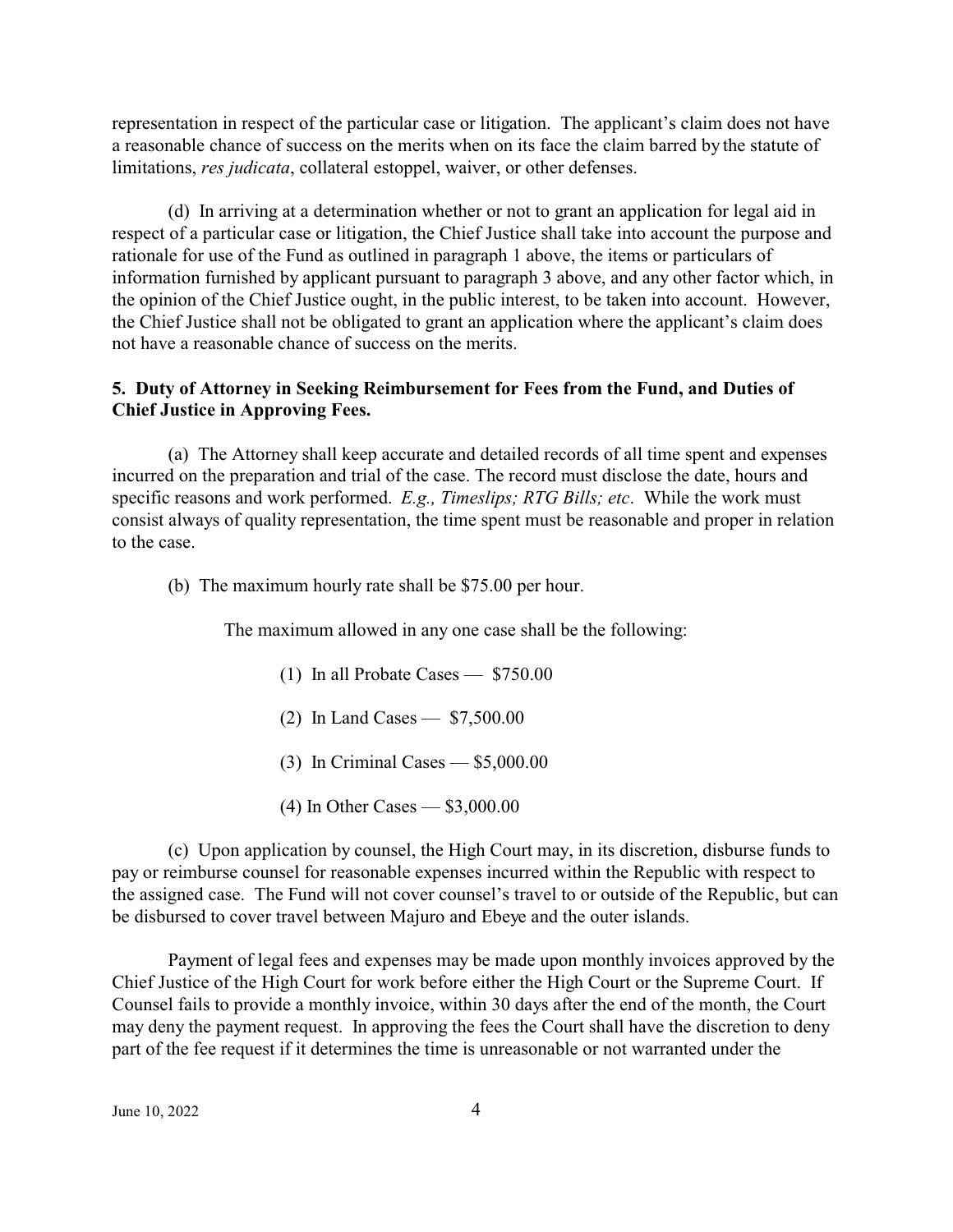circumstances, or if it determines that funds will not be available for pending cases remaining.

#### **6. Duty of Applicant/Client to Reimburse Costs and Fees.**

In the event that the applicant/client recovers a money judgment, including land use payments made over time, then the applicant/client must reimburse to the Fund attorney fees and costs paid out of the Fund as the Court may order, but in no event more than 25% of the amount recovered. The Court has the discretion to allow partial repayment to the Fund in the event of unusual circumstances that would work an undue hardship on the client. A hearing must be set and the reasons set forth in the Court Order for such repayment.

#### **7. Selection of Appointed Counsel.**

The Court shall maintain an alphabetical list of all attorneys and trial assistants licensed to practice before the RMI courts and on active status, other than attorneys and trial assistants working full time for the National Government or a local government or an entity of either.

Upon the application of the client for the appointment of counsel the Court shall select a name on the list in making an appointment. Among counsel chosen from the alphabetical list, the Court shall attempt to equalize the cases by the number assigned as well as category (*i.e.*, land, probate, etc.), so that the cases are equally assigned to counsel. However, the Court has the discretion to bypass and skip over the next name if it is of the opinion that a more qualified counsel is needed in that particular case.

An attorney or trial assistant shall be excused from appointments in a financial year commencing October 1 by paying into the Fund through the Chief Clerk of the Court \$1,500.00 by September 30 of the previous financial year or a proportionate amount whenever an inactive attorney or trial assistant returns to active status.

Except as otherwise provided in this section, if an attorney or trial assistant, who has not paid the annual fee to be excused from appointment, refuses to accept an appointment or fails to diligently prosecute legal aid cases as determined by the Chief Justice of the High Court, then in the attorney or trial assistant must pay the annual fee to be excused from appointments in the current financial year and thereafter. Failure to do so shall be deemed to be in a violation of Rule 7 of the Rules for Admission to and for the Practice of Law in the Republic.

In the event of a conflict or other unusual circumstance justifying not accepting the case, the attorney shall set forth in a declaration the reasons for declining. The court shall issue an Order either refusing or granting the request and set forth the reason for making the Order.

#### **8. Order.**

This Order shall come into effect on July 11, 2022, and shall remain in full force and